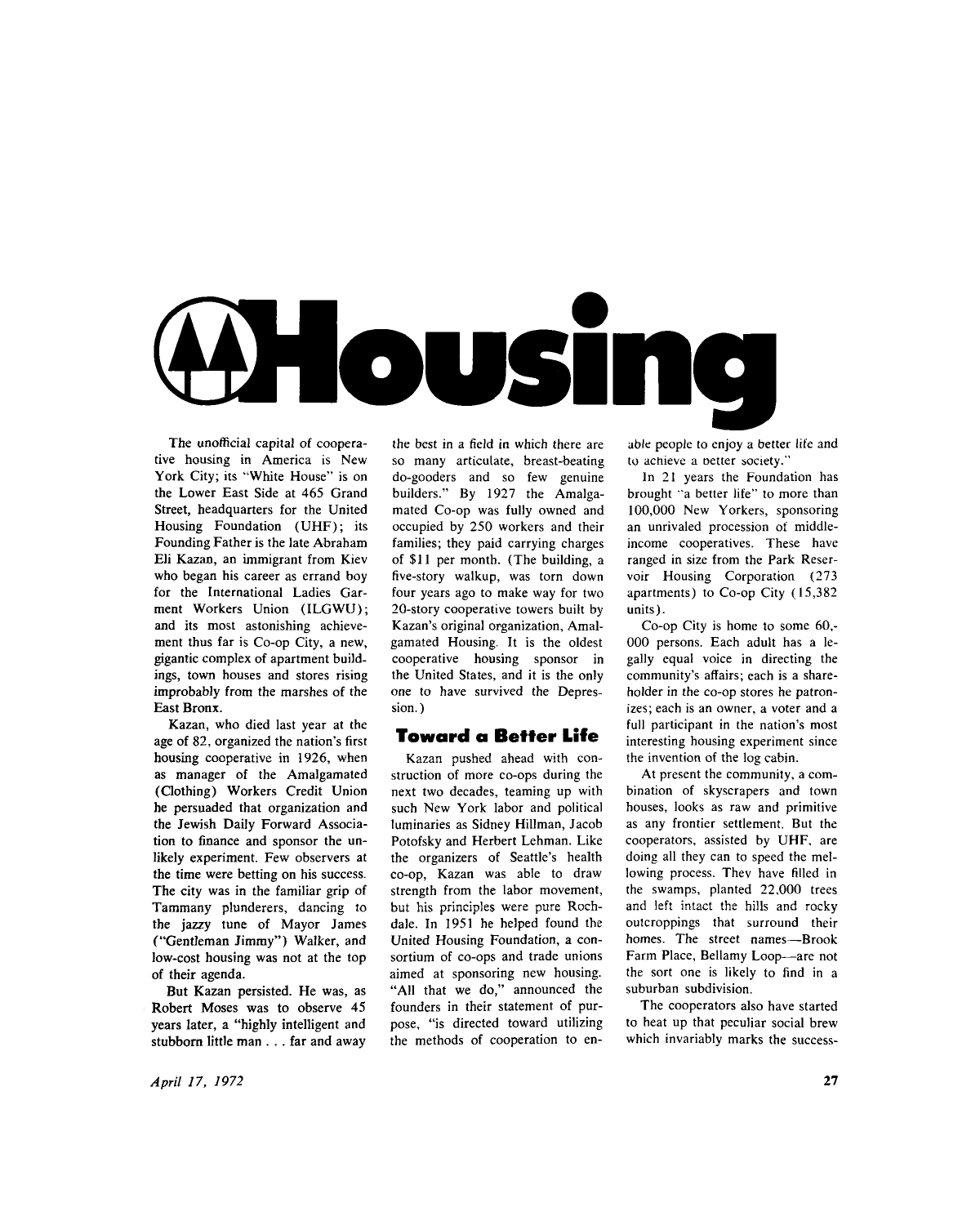ful co-op. "The place vibrates," says Sidney Weinberger, who with his wife and two daughters has been living in Co-op City since last August. "I can only say this: If suddenly there were no television, most of New York City's population would go nuts. But not us. We don't need the boob tube. We got too many other things going for us."

## **Niagara of Activities**

One thing they have going for them is Co-op politics, a process which residents take at least as seriously as Presidential politics. After a recent election of board members, supporters of a losing candidate charged one winner with "electioneering near the polls" and bade the board not to seat him. The insurgents lost, but by stirring up a fuss they reminded everyone that democracy was the name of the game at Co-op City.

Besides electing a 15-member Board of Directors, Co-op City residents are called upon to choose Ad visory Councils for each of their "sections," a section being either an apartment building or a cluster of town houses. When Weinberger ran (successfully), he was one of nine candidates vying for two seats. Debates among the contenders focused on such practical matters as how to stabilize carrying charges, or "rents," now hovering at about \$33 per room; how to improve bus service between Co-op City and midtown Manhattan (it takes 45 minutes in moderate traffic); how to insure good schools (the city is now building four new ones in the area, including a high school complete with swimming pool and planetarium); and how to secure satisfactory patronage refunds from the new Co-op stores.

Between elections co-op members spawn new organizations at a remarkable rate. These range from the Camera Club to the Black Caucus. In a single issue of the cooperative's weekly newspaper, the following organizations announced they had scheduled meetings for the coming week: an Art Club, Co-op City Senior Citizens, the Mr. & Mrs. Club of Section #2, a day camp, an ambulance corps, a modern dance group, the American Legion, a glee club, a Jewish folk-chorus, a Spanish-American club, a horticulture hobby group, the Singles Club, the Married Couples Club, the Black Caucus, B'nai B'rith, the Knights of Pythias, and a miscellany of temple and church groups.

The niagara of activities can be a mixed blessing. Residents accustomed to the anonymity of apartment-house living are sometimes overwhelmed by Co-op City's smalltown social pressures. "Before I came here," says a woman who moved in two months ago, "I used to complain that 'nobody knows my name.' Now my main complaint is that *everybody* knows my name. The phone is constantly ringing, and there's always someone on the other end asking me to raise money to fight cancer, or to campaign for someone running for some kind of office, or take up *ballet,* for heaven's sake. It's friendly and sweet, but sometimes I just like to be left alone."

# The Rest of America

Critics of Co-op City have deplored its "monolithic design," its "excessive sterility" and its "appalling isolation." But no one who lives there believes it. On the whole they like the village atmosphere; they also like the convenient shopping, the central air-conditioning, the private terraces and the relatively low tariff. Weinberger, for instance, pays \$232 a month for a seven-room town house on [Heywood] Broun Place. His initial down payment was \$3,- 150, or \$450 per room. That is not inexpensive, but it is considerably cheaper than rates most New Yorkers must pay for comparable living space and amenities. "All I can tell you," says Weinberger, "is this: It should only happen to the rest of America."

The rest of America, alas, remains mostly a marshland bereft of decent, reasonably priced housing, with only a scattering of cooperatives to grace the grim landscape. The Cooperative League estimates that fewer than a million Americans live in co-ops (probably one-quarter of them in New York). The U.S. Department of Housing and Urban Development (HUD) has hazarded a guess that of the nation's 65 million dwelling units, less than one-half of one per cent are cooperatively owned—and these include dozens of unsubsidized, luxury co-ops crowding the shores of the Potomac, the Hudson and other urban watering places. Strictly speaking, the residents of these posh places are part of the "cooperative movement," but in truth their interests run less to Rochdale than to real estate. Their paper co-ops are seldom anything other than tax gimmicks and are beyond the focus of this study.

Of interest here are low- and moderate-cost cooperatives, and the signs that they are catching on. Both the young and the elderly are seeking cooperative housing in growing number—the former in response to a strong campus-based cooperative tide, the latter out of urgent need. The Nixon Administration is escalating its cooperative rhetoric, too, if not its cooperative budget. Last year HUD's Special Assistant for Cooperative Housing, Philip R. Thompson, gave out the news that for the first time, "we at HUD are really taking housing cooperatives seriously."

#### Last Hope

Thompson's boss, FHA Assistant Commissioner Eugene A. Gulledge, had gone still further in a speech delivered two years ago to the National Association of Housing Cooperatives. "For a great many people in this country," he said, "some type of cooperative concept is perhaps their last and only hope of being able to have a decent place to live." But then, while pledging to promote and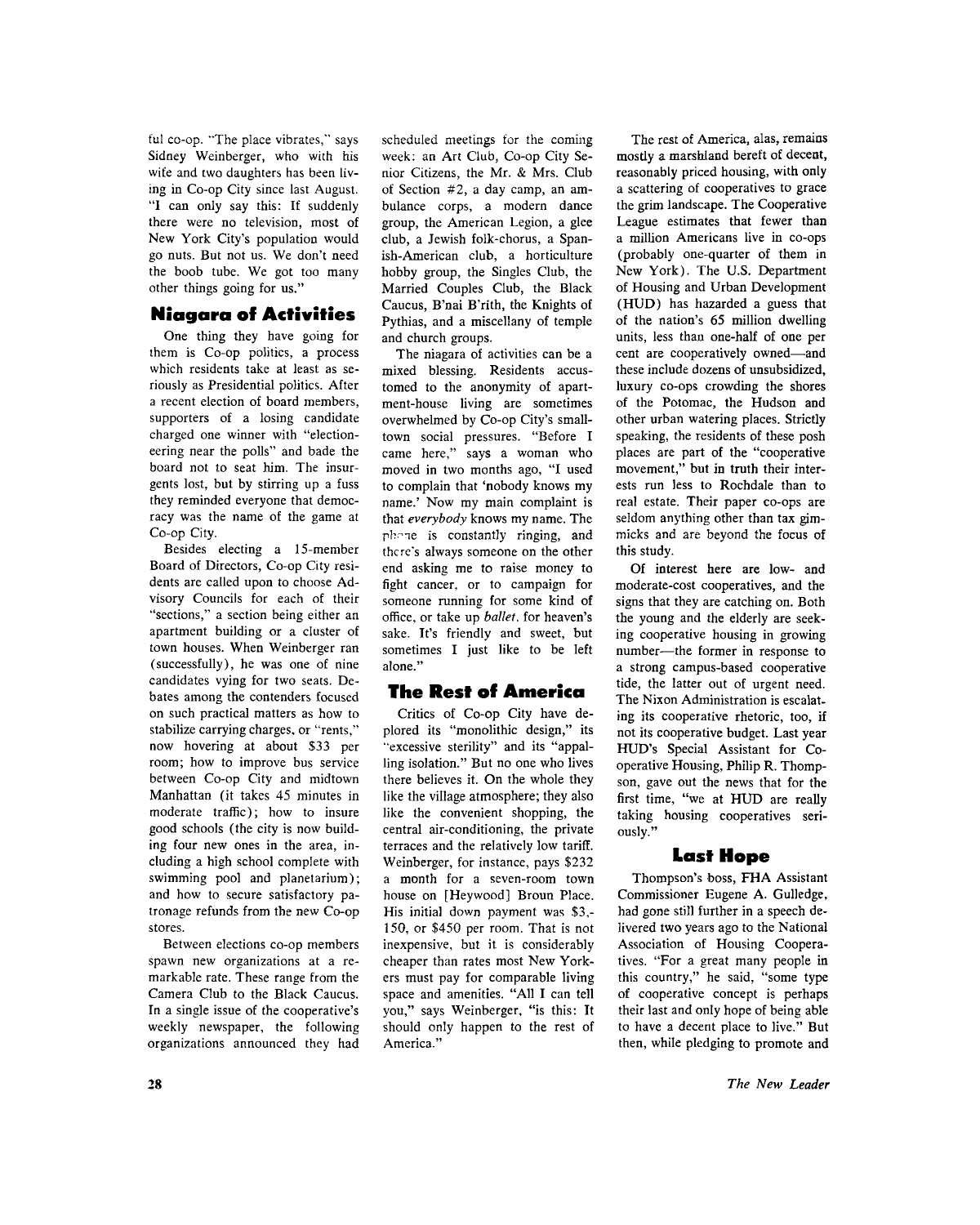finance more cooperatives, he unintentionally discouraged a lot of people. "We will achieve .. . the same type of satisfactory results," he predicted, that "we've been able to produce in such things as the Indian housing program, the elderly housing program, and [other] subsidized programs."

Gulledge was as good as his word. Last year builders completed 1,500 new, HUD-supported cooperative units, using up *one-fifth of one per cent* of all HUD's available insurance and loan funds. No one now can doubt that the government's cooperative housing program equals its Indian housing program, which, at present rates of construction, will rehouse the entire Indian population in 281 years.

The truth is, we have drifted into a dreadful housing crisis brought on by decades of Federal indifference and papered over by a pastiche of Federal nonprograms. In 1968, the Congress committed the nation—in principle anyway—to the "construction or rehabilitation of 26 million housing units" during the next 10 years. Six million of those units were to be subsidized—that is, slated for low- and moderate-income families who couldn't afford decent housing at going market rates.

But no sooner was the goal enunciated than it began to recede. Construction lagged; housing costs soared. Suddenly not 6 million households but 25 million—40 per cent of all the households in the nation—became technically eligible for Federal housing assistance. As the Administration conceded last summer in its *Annual Report on National Housing Goals,* "It appears unlikely that the housing needs of the nation's poorest families would be fully met, even if the numerical goal of producing 6 million new units during the 1969-78 decade is achieved." (The congressional goal of 26 million new or rebuilt units, obsolete as it is, also exceeds our grasp. Since 1968, construction has fallen behind by 20 per cent; for

*subsidized* housing, the lag is 35 per cent.)

Needless to say, co-ops cannot singlehandedly cure the nation's nagging housing headache. The cure will come when Federal agencies, at present armed only with empty congressional promises, have money to spend and a firm mandate to get the job done. Much of the evidence, however, suggests that cooperatives could do that job best.

**Item:** Cooperatives cost less to maintain. Recently the Urban Institute, a Washington-based research organization, compared maintenance and operating expenses of HUD-sponsored co-ops with those of HUD-sponsored rental projects. The co-ops' expenses ran from 15- 35 per cent lower per unit.

**Item:** Cooperatives cost less to build and sell. Nearly everyone in the housing profession concedes that cooperative sponsors tend to create more housing for less money than do their profit-oriented competitors. HUD officials estimate the difference to be 5 per cent; Paul Golz, president of the National Association of Housing Cooperatives and founder of the Mutual Ownership Development Foundation (MODF), says 15-20 per cent is more like it.

**Item:** Cooperative sponsors provide greater space. Urban Institute investigators found that one-third of the co-op units studied, but only one-fourth of the non-co-op units, contained three or more bedrooms. Moreover, the density for co-ops was 15 units per acre, compared to at least 21 units per acre for other types of subsidized housing.

**Item:** Cooperators meet their payments. The same study compared payment default rates among families participating in a variety of HUD programs. The co-op families had the best record.

**Item:** Cooperators tend to stay put. The turnover, or move-out, rate among cooperative families studied was 16 per cent; among other families, about 30 per cent.

**Item:** Cooperators often behave better than their neighbors. In Watsonville, California, Golz's MODF sponsored a 100-unit cooperative for Chicano farmworkers next door to a straight rental project. In one typical month local police had two calls from the co-op and 58 calls from the rental project.

## Section 213

In the light of all this, one wonders why more cooperative housing does not get built. The answer appears to lie in the biases of our Federal government and in the wasteful ways it subsidizes low- and middleincome housing. In New York, cooperative sponsors like United Housing can rely largely on state subsidies; but in most other places the fate of cooperative housing is directly linked to the success or failure of Federal housing programs.

This has been true since 1950, when Congress amended the Na tional Housing Act to make cooperatives eligible for Federal loan insurance. The amendment, known as Section 213, was as important to cooperative builders as the Capper-Volstead Act had been to cooperative farmers three decades earlier. For the first time, it gave co-ops a reasonable shot at Federal subsidies. But the subsidies are shrouded in a bureaucratic maze that has grown increasingly complex.

Since the passage of Section 213, as Congress has periodically tinkered with the housing crisis, new subsidy programs and new section numbers have proliferated. For example, Section 221 (d)(3) sets the interest rate on mortgages at 3 per cent, far below the conventional market rate, with the government paying commercial lenders the difference. Similarly, Section 236 reduces interest rates on a sliding scale, to as low as 1 per cent for the poorest families. These and other programs are not specifically designed for co-op housing; but each makes room for cooperatives in parceling out its largesse, giving rise to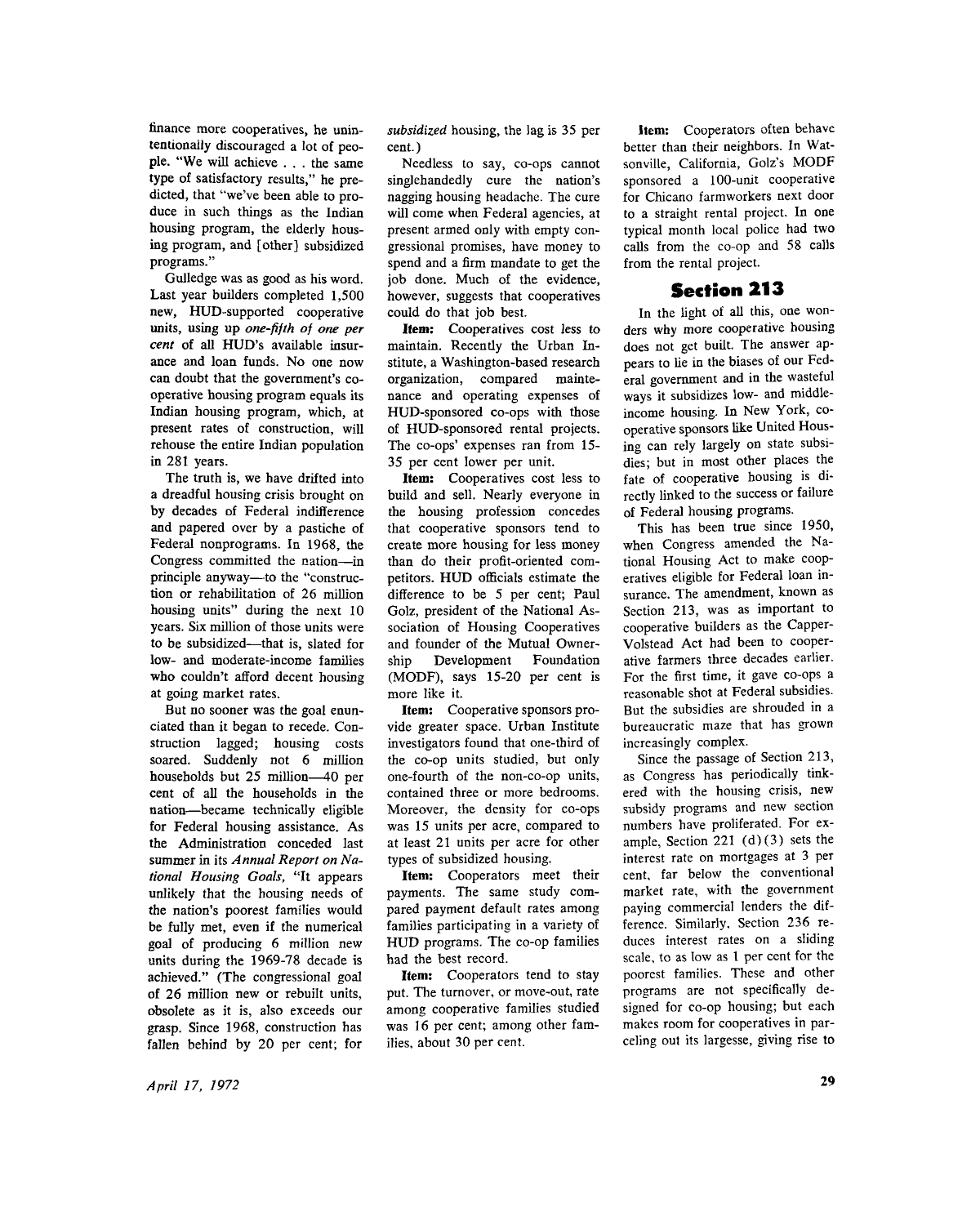a system of cooperative sponsors ready and eager to tap into any program that promises to provide capital.

#### Co-op Entrepreneurs

Sponsors began to appear as soon as Section 213 became law, for it was instantly clear that if proposals for new cooperatives were to make progress through the Federal maze, they would require professional packagers: experienced, well-connected organizations capable of speaking plainly to bankers, land developers and government officials. Indeed, most of the cooperative housing being built today is sponsored by one or another of these entrepeneur-type groups, such as the Foundation for Cooperative Housing (FCH) in Washington, D.C., Cooperative Services in Detroit and Paul Golz's MODF on the West Coast.

It is they who coax in the subsidies, manage the money, buy the land, hire the builder (or do the building themselves), screen the applicants, negotiate the insurance rates and lawyers' fees, and finally — O blessed day !—hand over the keys to the new cooperators. In return, sponsors receive a guaranteed service fee, usually about 3.5 per cent of total costs; sometimes they are hired by residents to manage the new co-ops.

At their best, cooperative sponsors are both educators and advocates, teaching familes the cooperative way and protecting them from the ordinary plunderings of profitoriented contractors, bankers and attorneys. All this works well on paper, but in practice it sometimes breaks down. The government seldom allows a sponsor sufficient funds to educate new cooperators, to school them in both the Rochdale principles and the art of apartment management. The result is that many people who are, in theory, cooperative owners behave as if thev are tenants: They take no interest in the proceedings, and they tend to think

of the landlord as "them" rather than "us."

I have visited co-ops where residents were not aware they were owners. In a co-op in Atlanta, sponsored and managed by FCH, some of the occupants were considering staging a "tenants' strike" to protest shoddy conditions in the project. It would have been a strike against themselves, but no one had bothered to tell them.

The sponsor's advocate role is equally difficult. Federal subsidy programs are so deviously designed as to immediately invite a parade of middlemen, each with his hand outstretched, each claiming he is indispensable to the housing process.

## Jungle of Middlemen

Wright Patman, the shrewd Texan who chairs the House Banking and Currency committee, summed up the subsidy situation a few months ago: "Many . . . Federal programs start out with high-sounding purposes. . . . Then someone comes along and insists that we add in the profit margin for each real estate interest as the program moves forward. There's a little bit for the land speculator, the lender, the closing attorney, the title company, the insurance company, and on down the line. By the time the project reaches the end of the line, it is so top-heavy that you can't be sure just who did get the subsidy."

That is the Achilles heel of Federal housing efforts. It is also one reason sponsors loom so large on the scene: Their job is to bring their cooperator-families safely through this perilous jungle of middlemen.

Kazan, remarked former Mayor Robert Wagner, was a "hard man where a dollar, or even a penny, is concerned." Kazan was continually at war with all the people and the companies who saw in new cooperatives only new cash opportunities. When, for instance, he failed to persuade Consolidated Edison to lower its electricity rates, he installed complete electric and steam generating plants in two cooperatives, Rochdale Village in Queens and Warbasse Houses in Brooklyn. (They may be the only two nonrural electric coops in America.)

Because the subsidy system is geared primarily not to house people but to enrich developers and their clan, officials can only shake their heads in rueful wonder at cooperative sponsors who refuse to play the game. "Most people who have Golz's skill," a HUD official said to me, "could make \$200,000 a year." The unuttered question was: Why doesn't he?

A few years ago, while introducing Kazan to a group, Governor Nelson Rockefeller could think of no higher tribute than to describe Kazan as a man who "could have gone into private business for himself and made a fortune." To which Kazan replied, "I am a cooperator, interested only in building the cooperative commonwealth." Edward Bellamy might well have spoken the same words to the governor's grandfather.

What the Nixon Administration is interested in building is anybody's guess, but we are probably safe in assuming it is not the cooperative commonwealth. Despite the new rhetoric coming from HUD, many cooperative sponsors continue to encounter indifference and even hostility from key Federal housing officials, especially at regional levels. Golz tells of having gone in 1970 to see the director (since retired) of the Federal Housing Administration's insurance office in San Diego, hoping to get approval for lone-delayed mortgage applications. "He won't look at them," an FHA aide told Golz.

"But I have an appointment," Golz protested.

"He won't look at them," the aide repeated. "We don't want them." Golz left the applications there, and never saw them again.

"The problem," says Golz, "has always been FHA's reluctance at the local level to treat co-op applications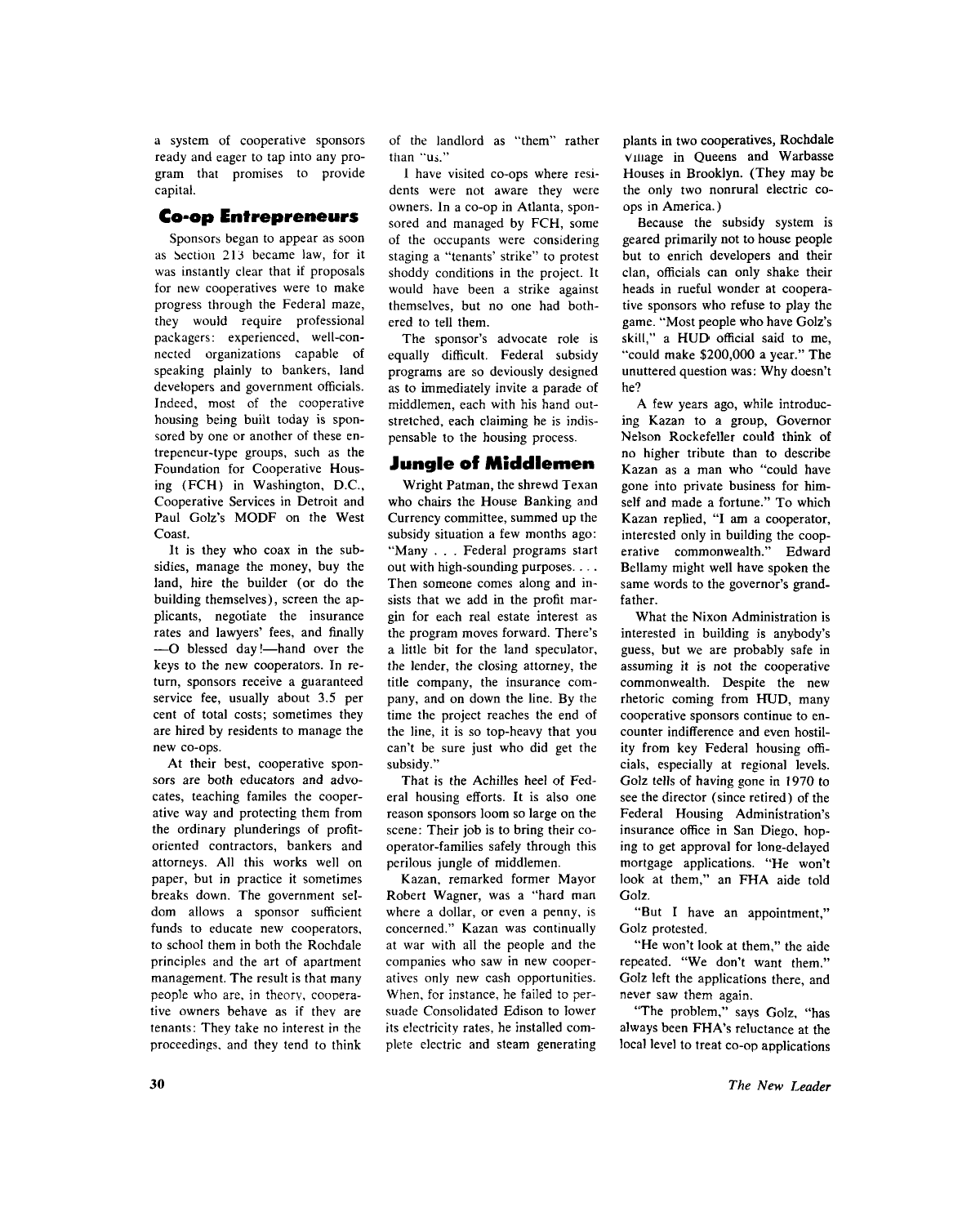equally with applications from profit projects. Most officials don't even know how to process a co-op application. And many are under the illusion that co-ops cost more and cause more defaults than do other projects."

Apparently no amount of argument, or evidence, can shake these worthies from their anti-co-op convictions. The default myth is especially poignant when one considers HUD Secretary George Romney's recent confession about Federal interest subsidy programs, 99 per cent of which support non-co-ops. These programs "were so poorly conceived and so uncautiously developed," he declared, "that we estimate the Federal government will, in the next few years, have more than 240,000 units in default—and with little resale value except at catastrophic levels of loss." Where, one might ask, does the fault lie? And who is lying about default?

#### **Housing the Elderly**

Despite the bureaucratic hurdles, a handful of hard-pressed sponsors and hopeful college students persevere in their labors for a cooperative commonwealth. One of the sponsors is Cooperative Services, Inc., in Detroit, which began in 1960 as an optical co-op—dispensing glasses and eye care to members—and soon branched into cooperative housing for the elderly. "It took us five years to get our first loan applications through HUD," says Fred Thornthwaite, founder of the cooperative and its executive director, "but we stayed with it."

One reason they stayed with it was their determination not to abandon all those applicants who were counting on them. "We found an appalling need for housing among the elderly," says Virginia Thornthwaite, Fred's wife and co-worker. "They had no money and no place to go." The Thornthwaites came upon rooming-house tenants who were so poor that when a neighbor up the street died, they went there to take

food from the icebox. One woman told Mrs. Thornthwaite, "I got \$3,000 in the bank and Social Security of \$67 a month. I hope I die before it runs out."

#### **Beams from Bishop**

Eventually, Thornthwaite and his organization succeeded in completing two cooperative apartment buildings in Wyandotte, a blue-collar suburb south of Detroit. Three more co-ops are in construction. I visited the Bishop co-op in Wyandotte, a nine-story building of 204 apartments, most of them with a view of the Detroit River from their living rooms. I was greeted at the door by several members of the co-op Building Council, including Viola Doty, a short, energetic woman who did most of the talking.

"A lot of people call themselves co-ops but they're not," Mrs. Doty said. "We manage this whole place. We put out a monthly newsletter, we interview new applicants, we hear all complaints, and we organize bingo and card parties for our recreation fund. So far we've taken in over \$3,000."

In the gleaming lobby we paused briefly to peruse the Thanksgiving issue of the newsletter, *Beeps, Beams and Banter from Bishop.* Residents had been asked to write in telling what they felt thankful about. Helen Davidson wrote, "We are thankful for Bishop and all its advantages our light, airy and attractive rooms, so easy to clean. The pleasant people in the other apartments. The kindness and patience of all those in charge. . . . The moderate rents. We could go on and on, but 'isn't it loverly?' " "Anonymous" wrote, "I'm thankful for each floor having its own laundry room."

Our small entourage entered an elevator. A sign on the wall said, "Children Must Be Accompanied by Adults in Elevator." "I'm 78, and I have ten grandchildren and three great-grandchildren," said Mrs. Doty, apparently reading my mind, "It's nice when they visit, but I'm

# **It makes dollars and sense to become a regular subscriber**

In fact, it makes two dollars worth of sense to subscribe regularly to The New Leader  $-i\bar{f}$  you take advantage of the special offer we are making to new subscribers only for a limited time. This will bring you a full year of the magazine at \$8.00, less than twothirds the newsstand price (\$12.50) and \$2.00 below the regular subscription price.

If you are one of those who now buy The New Leader at the newsstand, why not save yourself \$4.50, as well as possible disappointment, by acting on our special introductory offer. Simply fill out the coupon below and send it off today .

\_\_\_\_\_\_\_\_\_\_\_\_\_\_\_\_\_\_\_\_\_\_\_

The New leader 212 Fifth Avenue New York, N.Y. 10010 Please start sending me The New Leader at the special one-year subscription price (for new subscribers only) of \$8.00 .  $\Box$  Check enclosed *(I under*stand by saving billing cost I

*will receive The New Leader lor an extra month free}.* 

 $\Box$  Please bill me.

Nam e Addres s

Cit y State ................ Zip Code ..............